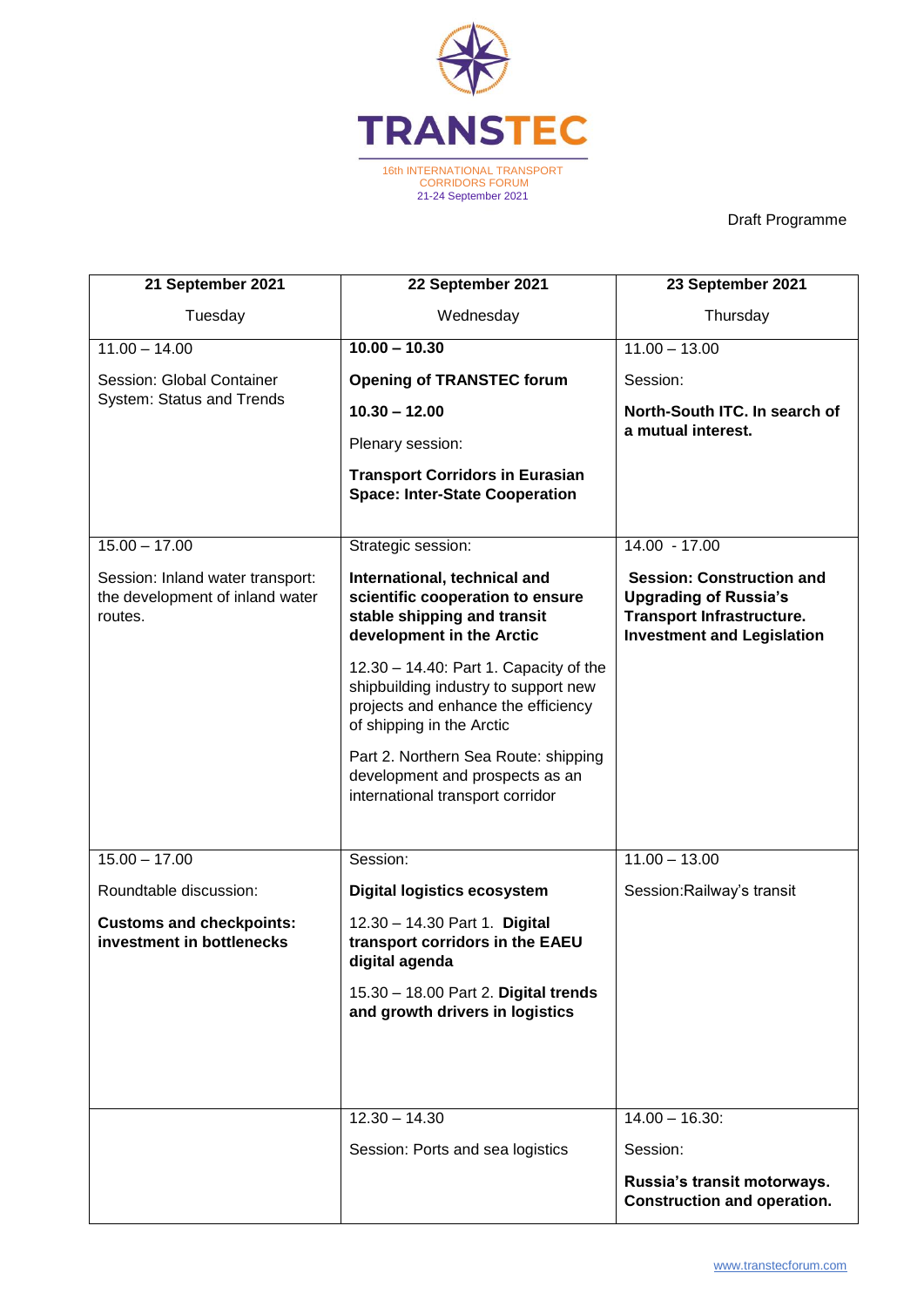

# **21 September 2021 - Tuesday**

Session

**Global Container System: Status and Trends**

#### **Discussion topics:**

- Containerisation as the Launching Mechanism for Globalisation
- The Current Status and Problems of the Transport Global Container System
- Development Trends in Maritime and Land Freight Distribution Container Subsystem
- Port-oriented and Port-centered Logistics
- Development trends in Container Transshipment Equipment
- Outlook and Problems in the Russian Federation Container Transport System
- Development of Resources for Analysis, Planning and Management of Container Terminals
- Digitization in the Container Business: Opportunities and Limits
- Change in the Role of Forwarding in the Container Business

#### *Moderator*

*A.V. Kirichenko, Director, Institute of International Transport Management of Admiral Makarov State University of Maritime and Inland Shipping.*

*Keynote Session's Speakers: KONE Cranes, Logistic terminal «Yanino», «GazPromNeft NTC», «LenNiiProject», «University of Inland Shipping of Admiral Makarov» to name a few.*

#### **Session**

**Inner water transport: the development of inland water route's network**

#### **Discussion topics:**

- National Project «The development of inland water transport»
- Preconditions and factors for the growth of freight transport by inland waterways in the Russian Federation
- Infrastructural problems of inland water transport.Technical condition of river ports.
- The implementation of infrastructural projects

*Moderator: P.V. Polyakov, Chairman of the Committee on Commercial and Legal Issues, Association of Marine Commercial Ports*

*Keynote Session's Speakers: Representative of Astrakhan region, Ministry of Transport, Federal Agency for Sea and River Transport, Comitee of Investition, to name a few.*

#### Roundtable discussion

**Customs and checkpoints: investment in bottlenecks**

*Creating favourable conditions for international road and rail transportation and transit cargo flow via the state territories requires active participation of customs authorities in development of legislative and technical solutions aimed at elimination of logistic roadblocks. For Russia, it is vital to improve competitiveness of the national ITCs through simplifying customs procedures.* 

#### **Discussion topics:**

- Future of the global trade: role and objectives of customs authorities
- International cooperation. Interaction with customs authorities of the European Union countries
- Role of information technology in integration processes. Transfer of transit cargo operations into electronic form
- Establishment of secure supply chains: prospects of Authorised Economic Operator institute in EAEU
- $\bullet$

*Keynote Session's speakers: Federal Custom Authority of the Russia Federation, Saint-Petersburg branch of RANEPA University, Russian Railway, to name a few.*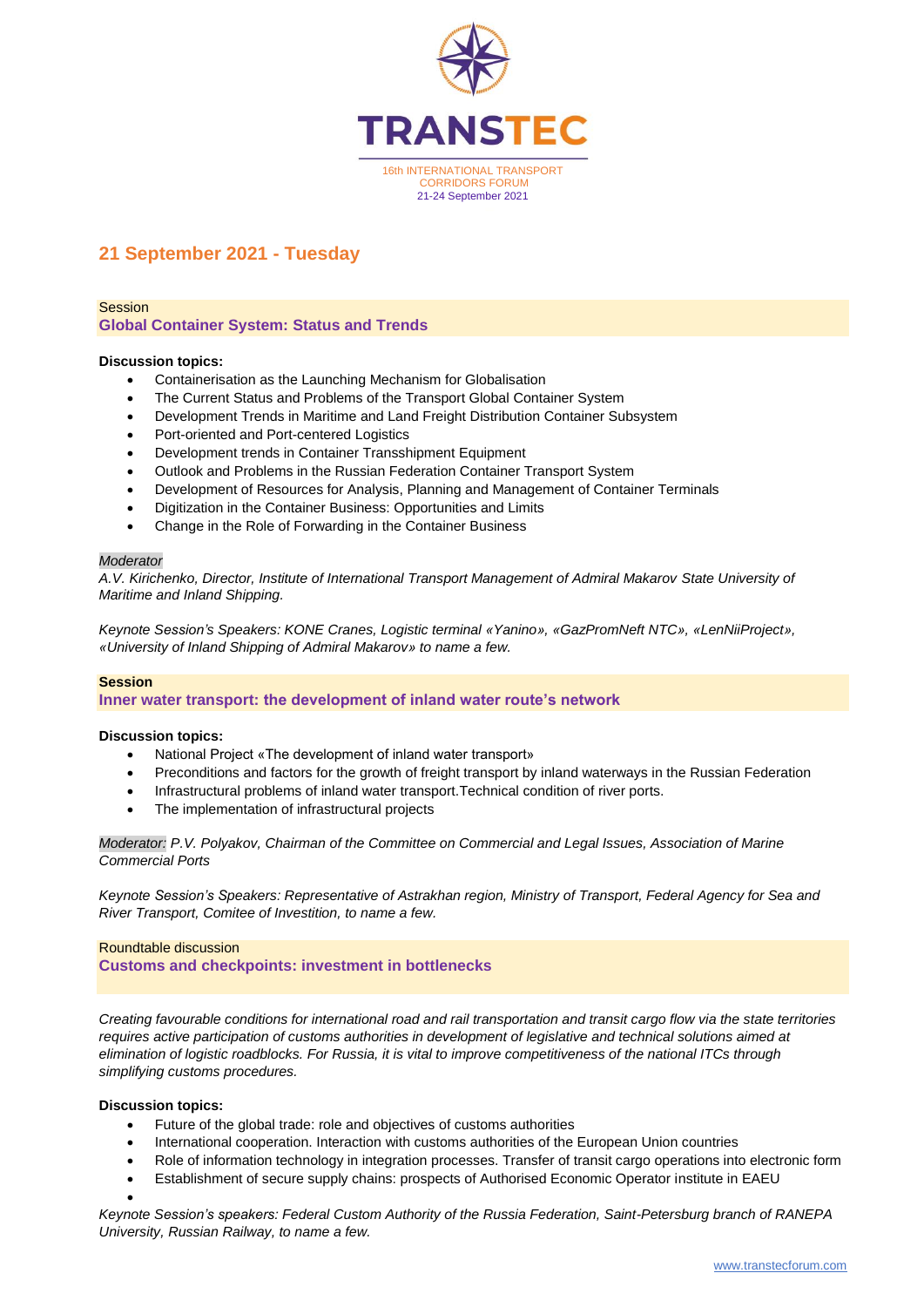

# **22 September 2021 - Wednesday**

# Plenary session. **Transport Corridors in Eurasian Space: Inter-State Cooperation**

*Russia's geopolitical position predetermines its unique role in trade relations between the two dynamically developing global poles of business activity — Europe and Asia. Logistic infrastructure development becomes essential for the Russian Federation in the changing geopolitical situation and global trade. Coronavirus has altered the logistics market and paved the way for new projects. To avoid becoming an outsider in the global logistic market, Russia needs a huge*  takeoff in development of state-of-the-art transport logistic infrastructure and its integration into the international transport *corridors (ITC).* 

# **Discussion topics:**

- Development of a Russia EAEU Dialogue under the current Political and Economic Conditions
- Growth Stimulation of the Transit Potential of International Transport Corridors
- Global Economic Trends and Their Impact on Trade Routes Post-COVID Freight Transportation Market
- Russia at the Crossroads: How Not to Miss the Opportunity and Use the Advantage. Priority Objectives
- Cooperation in Developing and Shaping the Environment for Efficient Operation of Transport Corridors. Interstate Objectives for Lowering Administrative and Infrastructural Barriers
- Coordination of Transport Policy in Southeast Asia Space
- as the New Centre of Attraction. Silk Road Economic Belt. Interface between SREB and EAEU Projects
- Europe-China-Europe. Russia's Place in the East-West and North-South Corridors
- Trans-Siberian Railway's Transit Potential
- NSR as an Alternative to Southern Routes. International Presence in the Arctic Region: Strategic Interests of **States**
- Integration of Logistic Routes and Development of Infrastructure under the Initiative for Creating a Single Economic Space from Lisbon to Vladivostok
- Optimising Interaction between Railways and Ports

#### *Moderator : Ionin, Association Digital Transport and Logistics*

*Keynote Session's Speakers: Vice-Governor of Saint-Petersburg, Representatives of Astrakha, Kalinigrad, Murmansk regions, FESCO, Russian Railways, to name a few.* 

#### Strategic session

**International, technical and scientific cooperation to ensure stable shipping and transit development in the Arctic** *Part 1.* **Capacity of the shipbuilding industry to support new projects and enhance the efficiency of shipping in the Arctic**

- The latest global and Russian trends in shipbuilding and design for the Arctic
- Governmental support and financial instruments for the development of Arctic shipbuilding
- Technologies and solutions to ensure ensuring the navigation in the Arctic
- The emerging cargo base's needs for new vessels
- Renovation of icebreaker, tanker, river, fishing and auxiliary fleets
- Opportunities for autonomous vessels on the North Sea Route
- The issues regarding maintenance, repairment and modernization of vessels

*Keynote Session's Speakers: Ministry of Industry and Trade, «Atomflot», «NOVATEK», «AEON Corporation», «Zvezda Shipbuilding Complex», Krylov State Research Centre, to name a few.*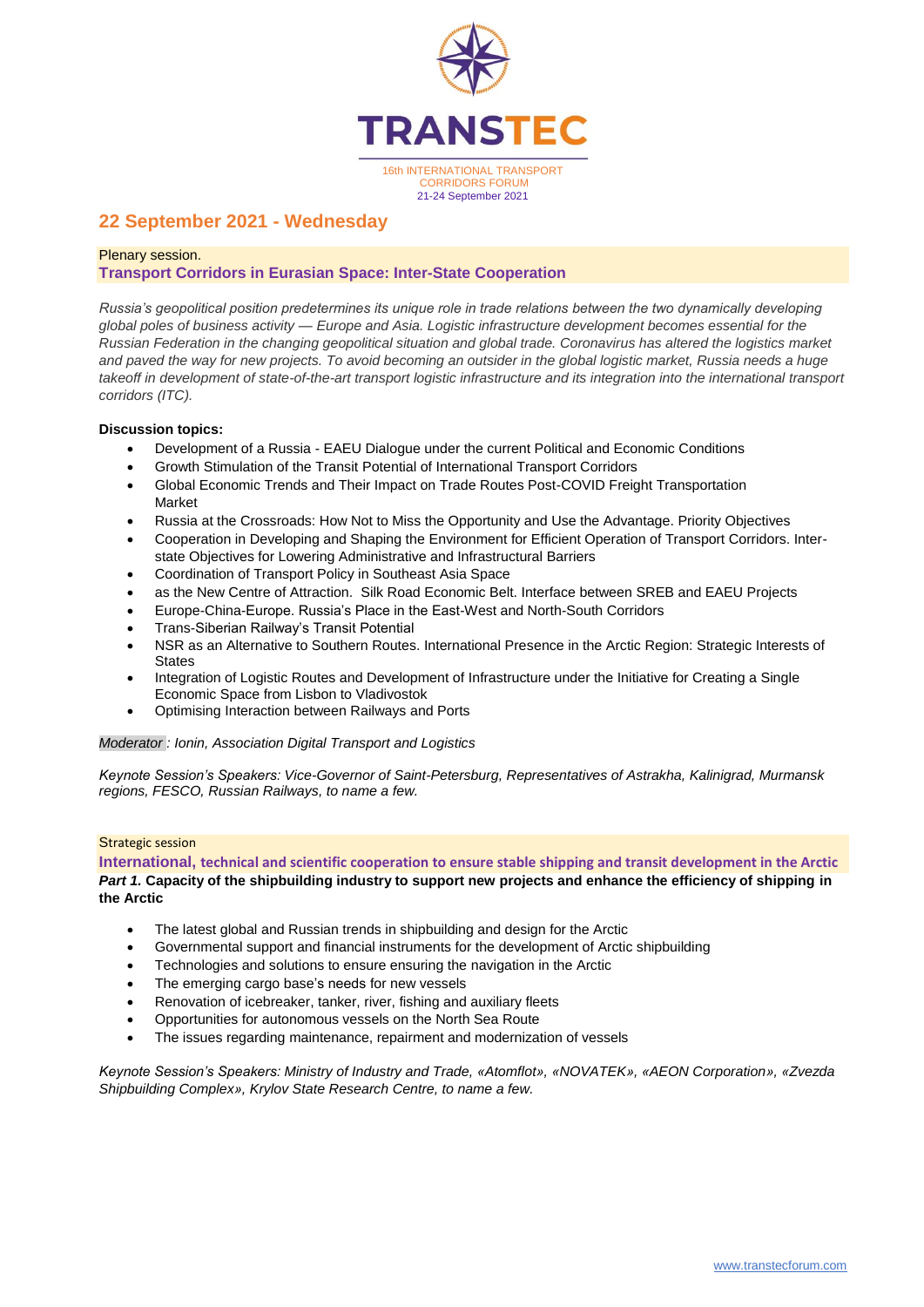

### *Part 2.* **Northern Sea Route: shipping development and prospects as an international transport corridor**

- The Execution of the infrastructure's development plan of the Northern Sea Route until 2035
- The Northern Sea Route in the international transport corridor system
- Development of port infrastructure in the Arctic
- The evolution if International Maritime Law
- Safe navigation along the Northern Sea Route as a risk-mitigation factor in the Arctic.
- Climactic changes in the Arctic and their impact on Arctic shipping
- Informational and telecommunication management in Arctic shipping
- Examples in the construction of Arctic logistics systems
- The transport assurance of Arctic Delivery
- Alternative types of fuel for Arctic shipping
- High technologies for raising efficiency of shipping management in the North Sea Route.

*Keynote Session's Speakers: Deputy Minister of Transport, "Rosatom», «Atomflo», «Sovcomflot», «Rosmorpor», Marine Rescue Services Corporation, to name a few.*

#### **Session Digital logistics ecosystem**

#### Part 1. **Digital transport corridors in the EAEU digital agenda**

- Role of state authorities in shaping the national ecosystems: how to digitise transport and logistic sector without jeopardizing the national sovereignty of each state
- Issues of creating unified standards for transport and logistic services
- Development of information interaction between the Russian FCS and customs authorities of EAEU countries with RZD and other forwarders
- Transit control of sanctioned cargo using electronic navigation seals, inter alia via Russia's ports. Issues of access to other states' infrastructure (legal and regulatory update)
- Smart contracts as a digital format of relations
- Use of blockchain technology in supply chains
- Integration of logistic platforms with enterprise management information systems

#### **Part 2. Digital trends and growth drivers in logistics**

IoT, drones, warehouse operations, artificial intelligence, digital twins, blockchain, data standardisation and extended analytics, autonomous vehicles, investment in innovation startups, last-mile automation.

*Moderator: Ionin, Association Digital Transport and Logistics*

*Keynote Session's Speakers: "Atlas Group», «GLONASS», Ministry of Transport of Russia, to name a few.*

**Session Ports and sea logistics**

*Session partner*



Association of Marine Commercial Ports

*Development of sea port infrastructure and turning them into state-of-the-art logistic hubs will enable Russia's inclusion in global transportation networks. Quick and effective flow of cargo via Russian ports will facilitate the growth of Russia's transit potential and reduce the share of adjoining states in the total volume of foreign trade cargo transshipment.*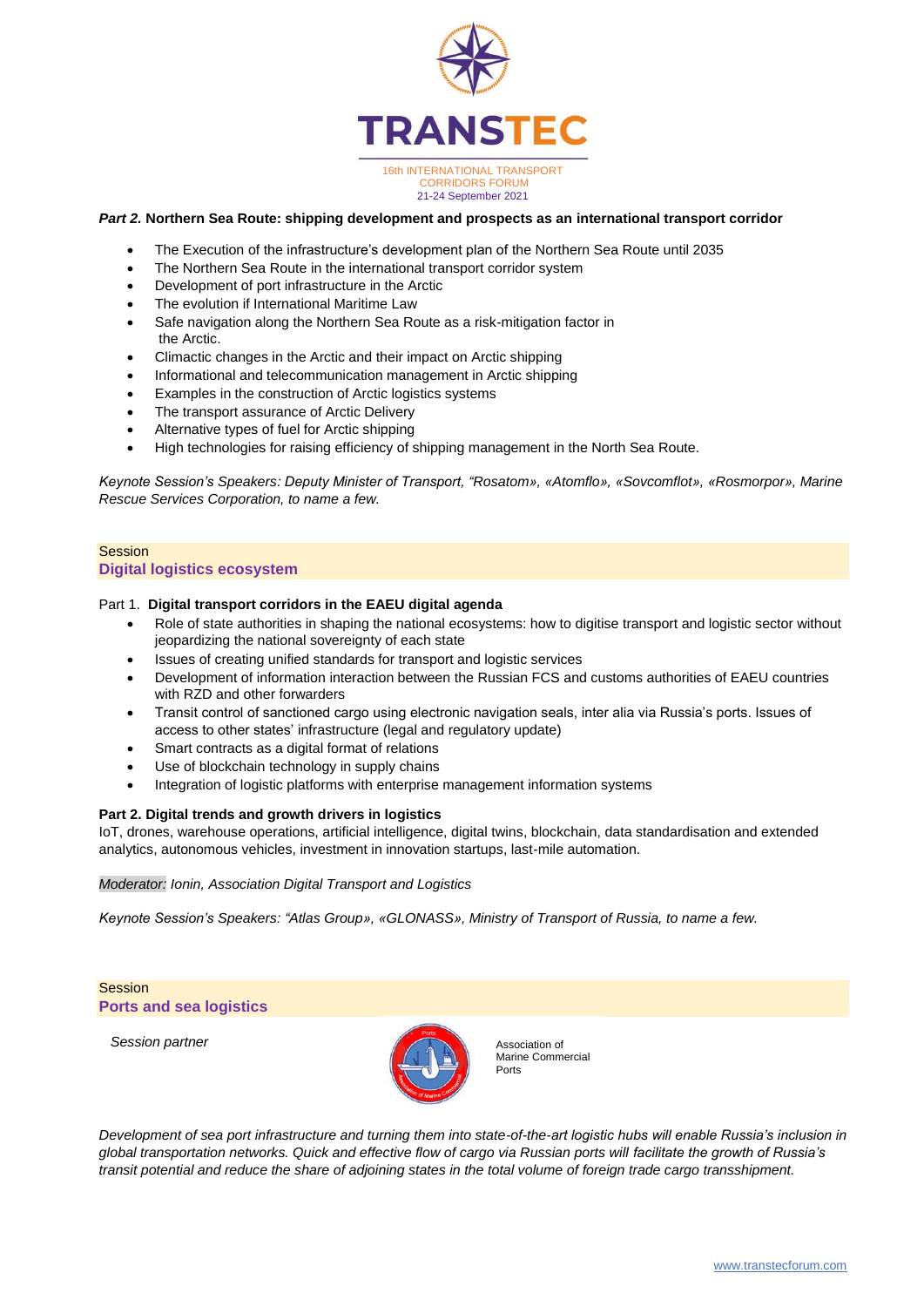

### **Discussion topics:**

- Implementation of infrastructural sea transport projects in the framework of the updated CPMI
- Export of sea transport services. Russia's sea ports in the international logistic routes.
- Projects for development of Russia's port hubs of international significance. International port as a development enabler for the region
- Conditions and sources of industrial port zones development. Port regions as economic development centres. Opportunities and constraints of developing sea transport hubs.
- Current issues of developing the Arctic sea transport system

Port-oriented logistics

- New ports new logistic routes
- Prospects of including minor ports in international sea traffic and development of regular shipping lines
- Freight market. Impact of freight rates on cargo turnover and risk mitigation
- Issues of customs clearance and operation of border-crossing points via Russia's state boundary in sea and river ports

#### *Moderator*

*P.V. Polyakov, Chairman of the Committee on Commercial and Legal Issues, Association of Marine Commercial Ports* 

*Keynote Session's Speakers: Port of Antwerp, Port of Hamburg, Port of Bronka, Administration of Baltic Sea Ports, Eurasian Economic Comission, to name a few*

# **23 September 2021 – Thursday**

#### **Session**

#### **North-South ITC. In search of a mutual interest.**

*1. North-South international transport corridor is a multimodal route for transportation of passengers and cargo, with a total length of 7,200 km, from St. Petersburg to the Indian port of Mumbai. It was created with a purpose of attracting freight traffic from India, Iran and other countries of the Persian Gulf to the Russian territory via the Caspian Sea and further to the Northern and Western Europe. According to the Russian Federation's Transport Strategy until 2035, the ITC is one of the priority areas of the national transportation policy. The legal basis of the project is inter-governmental Agreement for North-South transport corridor signed by Russia, India and Iran in St. Petersburg on 12 September 2000 in the course of the International Eurasian conference for transport. Practical implementation of the objectives faced by North-South ITC requires further improvement of the structure for management, streamlining of regulatory base of the participating states, and attraction of major transport companies in order to increase the cargo traffic across the entire route in both directions.* 

#### **Discussion topics:**

- Ways to improve economic appeal and competitiveness of North-South ITC and governmental measures for strengthening Russia's position in the Caspian region
- Caspian logistics: modern trends of cargo traffic in the Caspian region under the influence of geopolitical factors
- Geopolitical risks of investing in ITC. How not to become transit-dependent
- Upgrading the infrastructure of the Caspian Basin regions, taking into account actual and planned cargo traffic via North-South ITC
- Development of Russian sections of the North-South corridor
- Future of the Caspian port cluster
- Establishing multimodal transport and logistic centres in key foreign ports of North-South ITC
- Prospects of ferry traffic in the Caspian Region

*Moderator: Polyakov P.V. Chairman of the committee on commercial-legal department, Association of trade sea ports.*

*Keynote Sessions Speakers: Latvian Embassy in Russia, German Logistic Association, Representative of Astrakhan region, Research institute «Kaspi-Eurasia», to name a few.*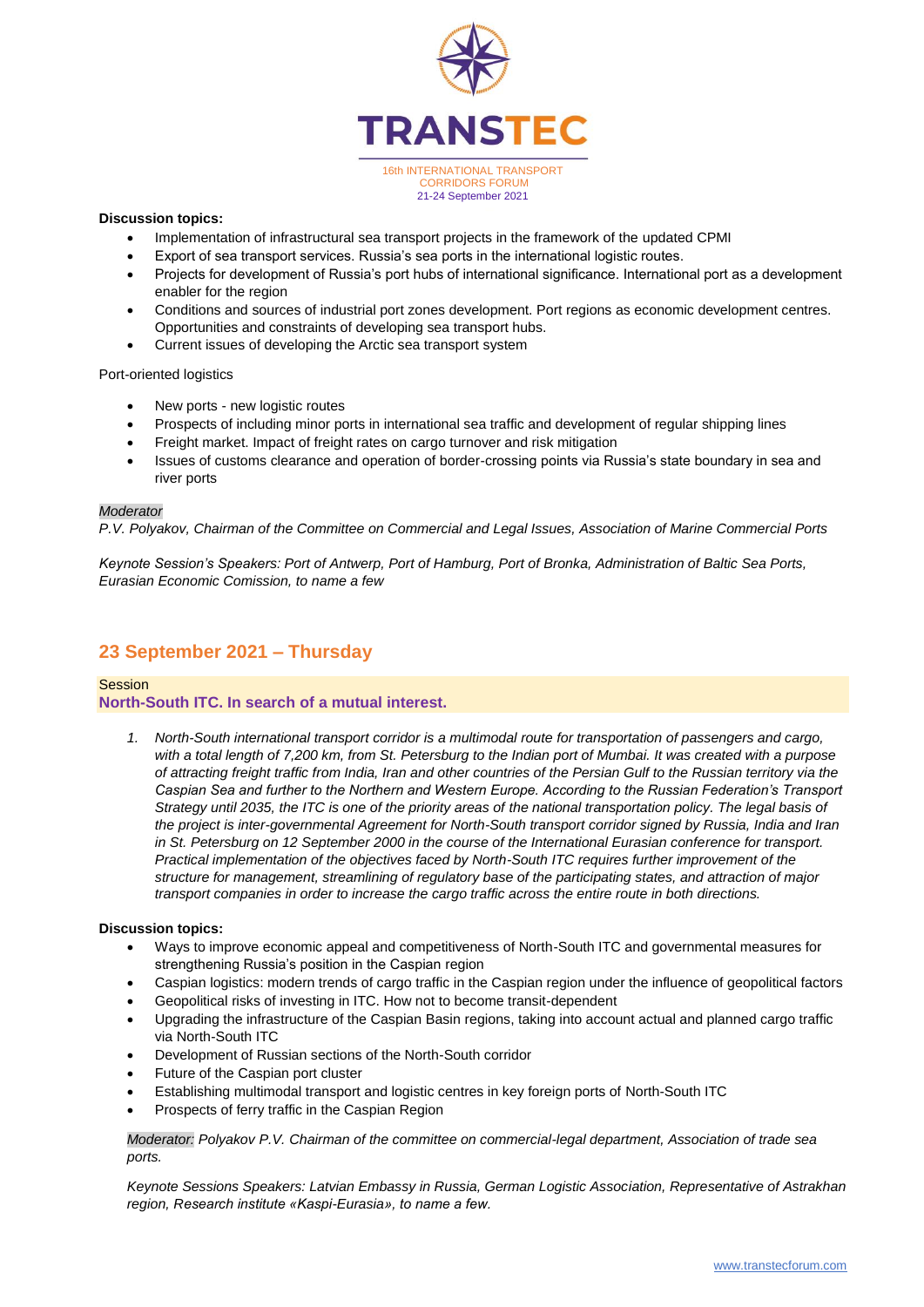

# **Session**

**Construction and Upgrading of Russia's Transport Infrastructure. Investment and Legislation**

#### **Discussion topics:**

- State Support for the Industry and Investment in Infrastructure Development.
- Legal Aspects of Attracting Non-budget Investment in Infrastructural Projects
- Forms of Infrastructural Projects Implementation
- Methods and Models for Assessing the Impact of Transport Projects on Economic Development
- Legal Regulatory Aspects of Transport Activities in Russia and Harmonising Legislation with International Transportation Codes
- Legislative and Design Initiatives of the Business.
- Models for Managing International Transport Corridors

*Moderator: Stepanova N.N. Deputy Secretary-General, International Coordinating Council for Trans-Eurasian Transport*

*Keynote Sessions speakers: Russia Railways, Investment Committee of Saint-Petersburg, to name a few*



*Sea transportation is increasingly struggling to compete with railway transportation via EAEU territory. The existing cost advantage of sea shipment no longer provides an absolute priority in the international transportation market. Processes of globalisation suggest minimisation of reserves in conditions of the dynamic demand and raise the requirements to quicker delivery of cargo and growing interest to alternative transportation options between Asia and Europe. Inland routes can become a viable alternative to sea shipment, significantly increase transport accessibility of countries which they cross, and take over a major part of the foreseen cargo traffic volume, of containers in particular.*

#### **Discussion topics:**

- Development of railway transportation routes in the revised Comprehensive plan for upgrading and development of infrastructure.
- Key problematic issues of IT-technologies' development in the area of railway transport
- Measures enhancing the transit potential of the Russian railways
- Construction of high-speed network
- Exploitation, repairment and technical maintenance of railway carriage
- Interaction among railways and sea ports to create a business connection in the area of multimodal carriage of goods in Asia-Europe
- New information technologies enhancing interaction between Russian Rail Ways (RZD) and Sea Port's operators
- Interlinking the projects and improving the throughput of the logistic chain;
- Development of railway's approaches towards the seaports in the North-West basin

#### *Moderator:*

*A.S. Retyunin, Chief Editor RZhD-Partner* 

*Keynote Session's Speakers: Russian Railways, Eurasian Railways Alliance, to name a few.*